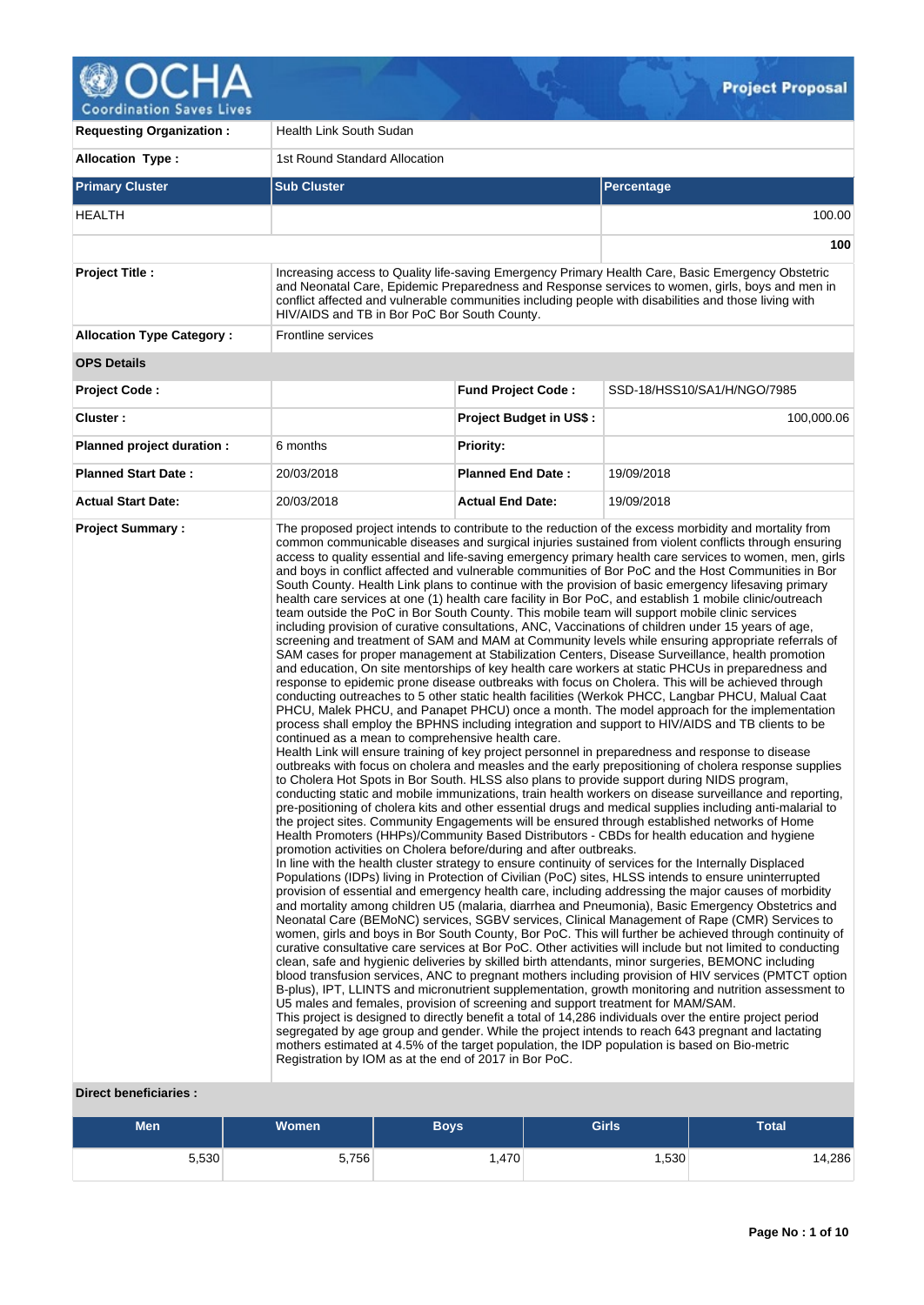# **Other Beneficiaries :**

| <b>Beneficiary name</b>      | <b>Men</b> | <b>Women</b> | <b>Boys</b> | <b>Girls</b> | <b>Total</b> |
|------------------------------|------------|--------------|-------------|--------------|--------------|
| Pregnant and Lactating Women | 0          | 643          |             |              | 643          |
| People in Host Communities   | 4,730      | 4.013        | 830         | 610          | 10,183       |
| Internally Displaced People  | 800        | 1.100        | 640         | 920          | 3,460        |
| .                            |            |              |             |              |              |

# **Indirect Beneficiaries :**

## **Catchment Population:**

## **Link with allocation strategy :**

This allocation will support

- 1. 4 PHCUs
- 2. 1 mobile team

3. 2 PHCCs covering (SAM with medical Complications and Clinical management of rape (CMR) and will focus on all the activities and indicators aligned to the clinical packages as per the Health Cluster strategy for this allocation.

The project aims at ensuring access to essential emergency health care to IDPs and vulnerable community in Bor South County. The implementing partner (Health Link South Sudan) will strengthen 2PHCC, 4PHCUs and 1Mobile team to reach (14,286) targeting 2 Payams of Bor South County. The activities aligned with the Health Cluster clinical packages as identifies will be implemented.The project will ensure gender sensitivity by stratifying all gender parameters (Men/Women/Boys/girls)

# **Sub-Grants to Implementing Partners :**

| <b>Partner Name</b>                                   | <b>Partner Type</b> | <b>Budget in US\$</b> |  |  |  |  |  |
|-------------------------------------------------------|---------------------|-----------------------|--|--|--|--|--|
|                                                       |                     |                       |  |  |  |  |  |
| Other funding secured for the same project (to date): |                     |                       |  |  |  |  |  |

| <b>Other Funding Source</b> | <b>Other Funding Amount</b> |
|-----------------------------|-----------------------------|
|                             |                             |

# **Organization focal point :**

| <b>Name</b>                      | <b>Title</b>                    | <b>Email</b>                         | Phone         |
|----------------------------------|---------------------------------|--------------------------------------|---------------|
| Emmanuel Douglas Barigo Achini   | <b>Chief Executive Director</b> | admin@healthlinksouthsudan.org       | +211955038964 |
| Gama Joseph                      | <b>Operations Manager</b>       | operations@healthlinksouthsudan.org  | +211955572572 |
| Opigo Emmanuel Gudu              | Finance Manager                 | accounts@healthlinksouthsudan.org    | +211956494577 |
| Moses Akera Poloya               | Health Program<br>Coordinator   | health@healthlinksouthsudan.org      | +211955042421 |
| Dr. Jude Koma Amanzuru           | M & E Specialist                | emonitoring@healthlinksouthsudan.org | +211928240057 |
| <b>BACKGROUND</b>                |                                 |                                      |               |
| 1. Humanitarian context analysis |                                 |                                      |               |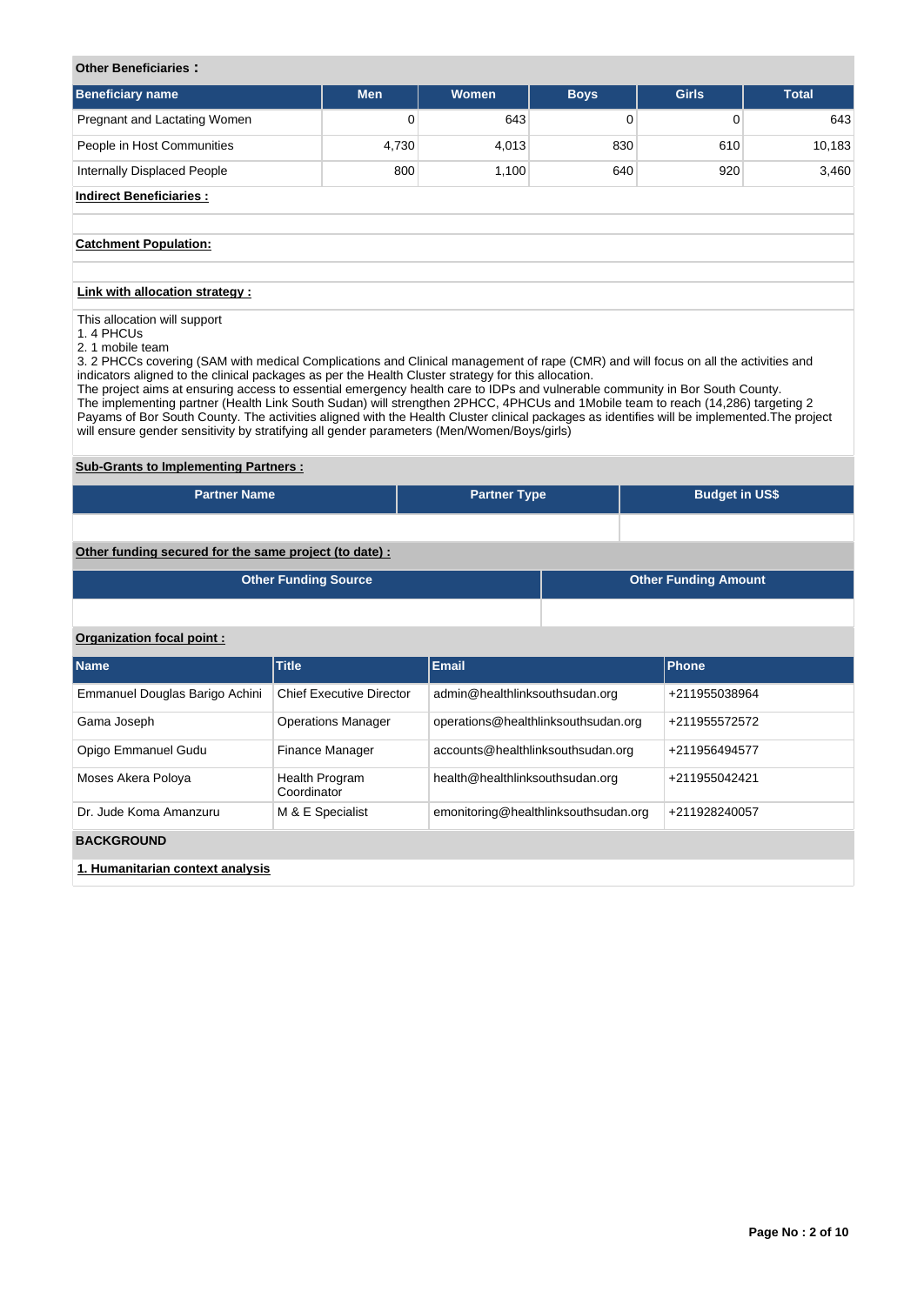In Bor south County the humanitarian situation is described as dire with active population displacement following fighting between 2 clans of Panwil and Anuet. This conflict has resulted in destruction of homesteads leaving an estimated 199 households homeless and with displacement into Pariak - Kolnyang Payam (Local Information at CHD - Bor South County). Besides, sporadic violence in the neighboring counties continues to displace hundreds of people in the state, majority being women, girls, boys, and the elderly. The provision of basic life-saving primary health care services has remained a big challenge and a critical gap as a result of public health emergencies caused by the disruption of basic social services and infrastructures.

Overall, the current health status in the project areas is considered very poor with reported high morbidity and mortality from common communicable diseases (Malaria, AWD/Cholera, and RTIs) in the general population. Malaria, Acute Watery Diarrhoea, Malnutrition, Pneumonia (RTIs) and Sexually Transmitted Infections (STIs) are among the top five causes of morbidity and mortality in the project locations (DHIS, 2017). Accordingly, Malaria contributes to 35% of the total disease burden, followed by Acute Watery Diarrhoea (18%) Malnutrition and Pneumonia each contributing to 9% and STIs 3% of the total causes of morbidity (DHIS, 2017). Malnutrition is among the top causes of morbidity in children under five in the project area majorly attributed to limited access to comprehensive health and nutrition services exacerbated by political unrest disrupting the continuity of life-saving services delivery in Bor South County. This further complicates the chances of survival of children with Malaria and Diarrhoea and therefore the need to ensure continuity in the provision of life-saving health care service in the project locations with specific attention to Bor PoC.

Access to maternal and neonatal child health with focus on immunization and ANC services is absolutely low and practically not available in some cases, for example the remotest areas of Bor South County such as Malual Waat and Panapet. In general, Penta 3 coverage in the project areas is well below 23.5% and similarly skilled birth attendance is below 20% (DHIS 2017).

There is an overall interruption of ART/TB services in the conflict affected states with more than 80% of patients previously on chronic care for HIV/AIDS and TB or co infected lost to follow up. This presents a huge danger to development of drug resistance to the current regiments for ARTs and TB Treatments. Health link therefore intends to contribute to the overall reduction of excess morbidity and mortality in Bor South County by scaling up the provision of essential and lifesaving emergency primary health care services with fully integrated HIV/AIDS and TB, SGBV, CMR and cholera preparedness and response at Bor PoC.

### **2. Needs assessment**

Health Link did not conduct a detail assessment. However, from the available information in our health facility registers at Bor PoC, and the analysis of DHIS for the period Jan - Dec 2017, it was evidenced that there is increasing trend in the occurrence of Acute Watery Diarrhoea, Malaria, Pneumonia and Malnutrition. The reports from the County Authorities confirmed fighting between two clans with massive displacement into Pariak Kolnyang Payam by February 2018. About 199 households have been left homeless with increased risk of Malaria, Pneumonia and diarrhoeal diseases.

### **3. Description Of Beneficiaries**

This project proposal targets internally displaced populations (IDPs) in Bor PoC and other vulnerable host communities in Bor South County that includes Women, girls, men and Boys including Most at Risk groups such as the elderly, persons with disability, children under 5 and pregnant and lactating mothers. A special focus will be paid to survivors of Sexual and Gender Based Violence among young girls and women as well as suspected cholera cases. This project is designed to directly benefit a total of 14,286 individuals over the entire project period segregated by age group and gender. Accordingly, the project targets 5,530 men, 5,756 women, 1,470 boys and 1,530 girls. In terms of living environment, this projects aims to reach 10,183.00 individuals in the Host Community in the project location. while the project intends to reach 643 pregnant and lactating mothers estimated at 4.5% of the target population, the IDP population is based on Bio-metric Registration by IOM as at the end of 2017 in Bor PoC and the population in the Host Community has been projected based on average curative consultations in the project locations. The overall targets of 14,286 direct beneficiaries reflect the individuals provided with any of the essential elements of life-saving primary health care interventions.

# **4. Grant Request Justification**

Health Link proposes to scale up access to essential primary health care service including cholera preparedness and response activities in Bor South County, Bor PoC. Continuity in provision of lifesaving emergency PHC services is critical for the IDPs in Bor PoC, and other hard to reach locations in Bor South County and so Health Link intends to ensure uninterrupted service provision in the project location. These interventions will contribute to the reduction in the current excess morbidity and mortality related to Malaria, Acute Watery Diarrhoea/Cholera and other common diseases in Bor South County. Health Link plans to establish 1 mobile clinic/outreach team outside the PoC in Bor South County. This mobile team will support mobile clinic services including provision of curative consultations, ANC, Vaccinations of children under 15 years of age, screening and treatment of SAM and MAM at Community levels while ensuring appropriate referrals of SAM cases for proper management at Stabilization Centers, Disease Surveillance, health promotion and education, On site mentorships of key health care workers at static PHCUs in preparedness and response to epidemic prone disease outbreaks with focus on Cholera. This will be achieved through conducting outreaches to 5 other static health facilities (Werkok PHCC, Langbar PHCU, Malual Caat PHCU, Malek PHCU, and Panapet PHCU) once a month. The model approach for the implementation process shall employ the BPHNS including integration and support to HIV/AIDS and TB clients to be continued as a mean to comprehensive health care. Health Link will ensure training of key project personnel in preparedness and response to disease outbreaks with focus on cholera and measles and the early prepositioning of cholera response supplies to Cholera Hot Spots in Bor South. Community Engagements will be ensured through established networks of Home Health Promoters (HHPs)/Community Based Distributors - CBDs for health education and hygiene promotion activities on Cholera before/during and after outbreaks.

In line with the health cluster strategy to ensure continuity of services for the Internally Displaced Populations (IDPs) living in Protection of Civilian (PoC) sites, HLSS intends to ensure uninterrupted provision of essential and emergency health care, including addressing the major causes of morbidity and mortality among children U5 (malaria, diarrhea and Pneumonia), Basic Emergency Obstetrics and Neonatal Care (BEMoNC) services, SGBV services, Clinical Management of Rape (CMR) Services to women, girls and boys in Bor South County, Bor PoC. This will further be achieved through continuity of curative consultative care services at Bor PoC. Other activities will include but not limited to conducting clean, safe and hygienic deliveries by skilled birth attendants, minor surgeries, BEMONC including blood transfusion services, ANC to pregnant mothers including provision of HIV services (PMTCT option B-plus), IPT, LLINTS and micronutrient supplementation, growth monitoring and nutrition assessment to U5 males and females, provision of screening and support treatment for MAM/SAM.

Health Link South Sudan is currently providing Lifesaving and Emergency Primary Health Care Services in Bor PoC, Bor South County and Community Based Management of Malaria, pneumonia, diarrhoea and malnutrition and Cholera Hygiene Promotion. This makes HLSS best positioned to deliver integrated lifesaving emergency health care and nutrition services to the most in need population in the project locations. Given the current gaps in funding, Health Link seeks for additional funding support from the CHF Round 1 2018 to complement UNICEF support with focus on the provision of live saving emergency health and nutrition services.

### **5. Complementarity**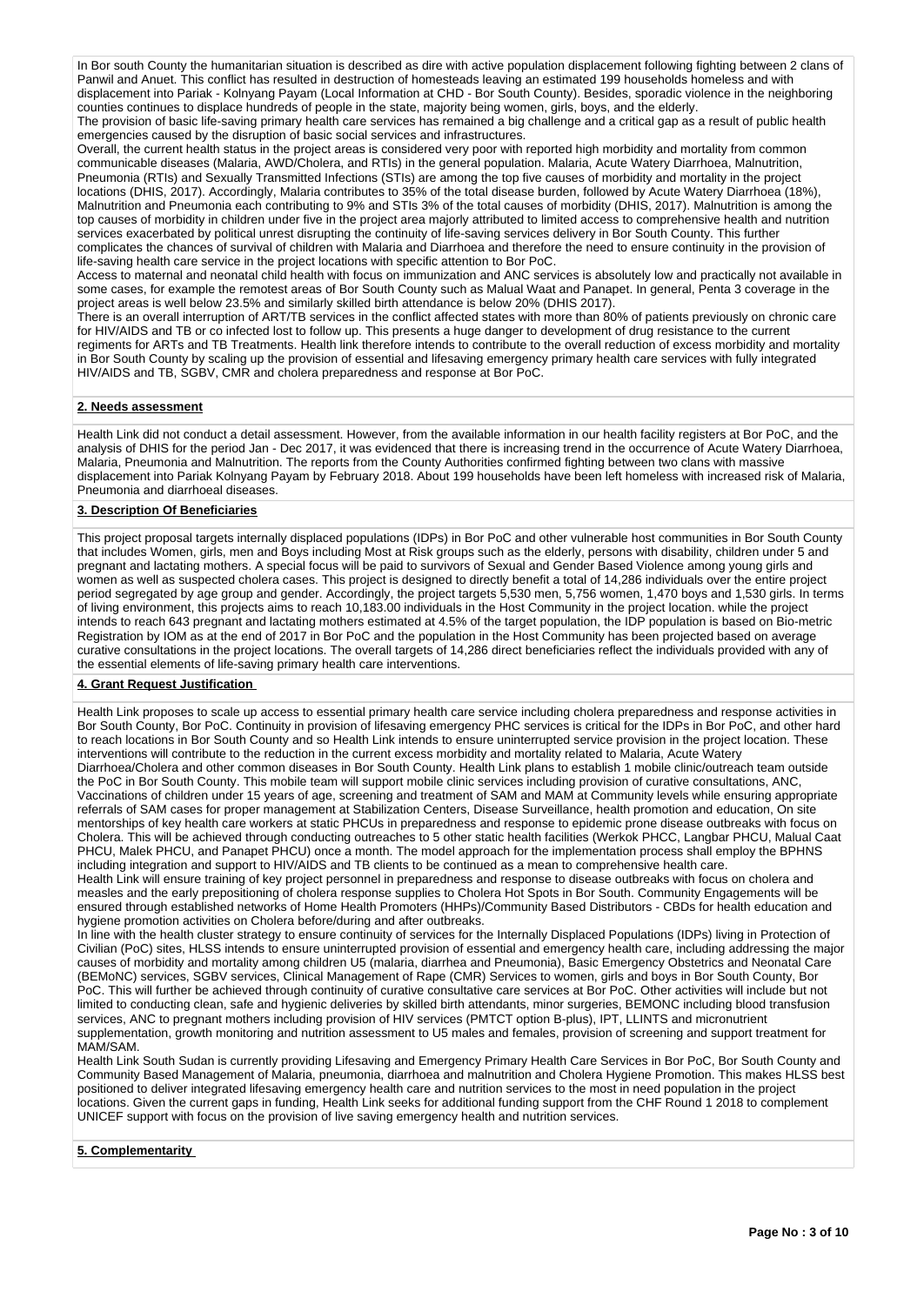This project will complement the overall provision of life-saving primary health care services in Bor PoC and 5 other health facilities (Werkok PHCC, Langbar PHCU, Malual Caat PHCU, Malek PHCU and Panapet PHCU) in Bor South County currently supported by UNICEF. For the project period March - September the UNICEF Contribution has been calculated at USD 478,235 covering personnel cost, travels, transportation of supplies and other commodities, Community treatment of Malaria, Pneumonia & Diarrhoeal Diseases, screening of children under 5 for Malnutrition, hygiene promotion towards prevention of cholera as well as general operating cost. The additional support from CHF Round 1 SA of USD 100,000.06 will be directed to support additional personnel cost at Bor PoC, mobile team for outreaches, training, travels and supervision and other indirect operating cost at Bor PoC.

### **LOGICAL FRAMEWORK**

## **Overall project objective**

To reduce excess morbidity and mortality from common communicable diseases and traumatic injuries sustained from violent among conflict affected vulnerable boys, girls, women, men, elderly people and people with disability by increasing access and scale-up of responsiveness to quality essential life-saving emergency primary health Care inclusive of preparedness and response to Cholera in Bor South County.

# **HEALTH**

| <b>Cluster objectives</b>                                                                                                                                                      | <b>Strategic Response Plan (SRP) objectives</b>                                                       | <b>Percentage of activities</b> |
|--------------------------------------------------------------------------------------------------------------------------------------------------------------------------------|-------------------------------------------------------------------------------------------------------|---------------------------------|
| Improve access and scale-up<br>responsiveness to essential health-care<br>needs of the vulnerable populations by<br>focusing on the major causes of morbidity<br>and mortality | SO1: Save lives by providing timely and<br>integrated multisector assistance to reduce<br>acute needs | 50                              |
| Prevent, detect and respond to epidemic-<br>prone disease outbreaks and promote WASH<br>in health facilities for conflict-affected and<br>vulnerable populations               | SO1: Save lives by providing timely and<br>integrated multisector assistance to reduce<br>acute needs | 40                              |
| Increase access to mental health and<br>psychosocial support services for vulnerable<br>people                                                                                 | SO3: Support at-risk communities to sustain<br>their capacity to cope with significant threats        | 10                              |

**Contribution to Cluster/Sector Objectives :** The planned emergency response aims at ensuring access to essential life-saving services to targeted IDPs and vulnerable host communities which is in line with the Cluster objectives. This project stems from the needs, justification and findings of assessments and reports that explains the level of conflict and health risk exposure and the needs of vulnerable groups in Bor South County. The project also targets specific protection risk groups (Rape survivors, victims of physical and psychological traumawomen/men/ girls/boys) which contributes to the strategic objective of the cluster.

The target locations are aligned to the Health cluster priority locations for this allocation.Beneficiaries and activities are derived from the HC clinical packages which efficiently and effectively contributes to the overall strategy of ensuring access to life saving essential health care services including health protection and reduction in morbidity and mortality of vulnerable groups.

# **Outcome 1**

Improved access to essential and emergency clinical health services, including basic emergency obstetric care services, HIV/AIDS/TB and SAM with medical complications.

### **Output 1.1**

### **Description**

Conflict-affected and vulnerable population in Bor South County, and Bor PoC are provided with quality and integrated emergency primary health care services including emergency obstetric care.

# **Assumptions & Risks**

Security remains relatively stable, access to project locations remain possible and Timely funding

## **Indicators**

|                 |                                                                          |                                                                                                                                                |            | <b>End cycle beneficiaries</b> |                   |                | <b>End</b><br>cycle |
|-----------------|--------------------------------------------------------------------------|------------------------------------------------------------------------------------------------------------------------------------------------|------------|--------------------------------|-------------------|----------------|---------------------|
| Code            | <b>Cluster</b>                                                           | <b>Indicator</b>                                                                                                                               | <b>Men</b> | <b>Women</b>                   | <b>Boys Girls</b> |                | <b>Target</b>       |
| Indicator 1.1.1 | <b>HEALTH</b>                                                            | (Frontline Services) Number of OPD<br>Consultations                                                                                            |            |                                |                   |                | 3,226               |
|                 |                                                                          | <b>Means of Verification</b> : Weekly, Monthly Reports, OPD Registers (>5 years and 5 years and above                                          |            |                                |                   |                |                     |
| Indicator 1.1.2 | <b>HEALTH</b>                                                            | (Frontline Services) Number of deliveries attended<br>by skilled birth attendant (facility or home).                                           |            |                                |                   |                | 20                  |
|                 | <b>Means of Verification:</b> ANC and Maternity Registers                |                                                                                                                                                |            |                                |                   |                |                     |
| Indicator 1.1.3 | <b>HEALTH</b>                                                            | (Frontline Services) Number of people reached by<br>health education /promotion                                                                | 3,615      | 3,762                          | 961               | 1,00<br>0      | 9,338               |
|                 |                                                                          | <b>Means of Verification:</b> Monthly reports, Mobile Clinic Report, HHP/CBD Reports                                                           |            |                                |                   |                |                     |
| Indicator 1.1.4 | HEALTH                                                                   | (Frontline Services) Number of uncomplicated<br>Malaria cases treated with ACT                                                                 |            |                                |                   |                | 1,722               |
|                 | <b>Means of Verification:</b> ANC and Maternity Registers                |                                                                                                                                                |            |                                |                   |                |                     |
| Indicator 1.1.5 | <b>HEALTH</b>                                                            | (Frontline Services) Number of children 6 months<br>to 15 years receiving measles vaccination in<br>emergency, outbreak or returnee situation. |            |                                | 80                | 120            | 200                 |
|                 | <b>Means of Verification:</b> Mobile Clinic Reports, Routine EPI Reports |                                                                                                                                                |            |                                |                   |                |                     |
| Indicator 1.1.6 | <b>HEALTH</b>                                                            | (Frontline Services) Number of children under 5<br>with SAM+MC treated in SC                                                                   |            |                                | 3                 | $\overline{2}$ | 5                   |
|                 | <b>Means of Verification:</b> SC register, OPD Register at Bor PoC       |                                                                                                                                                |            |                                |                   |                |                     |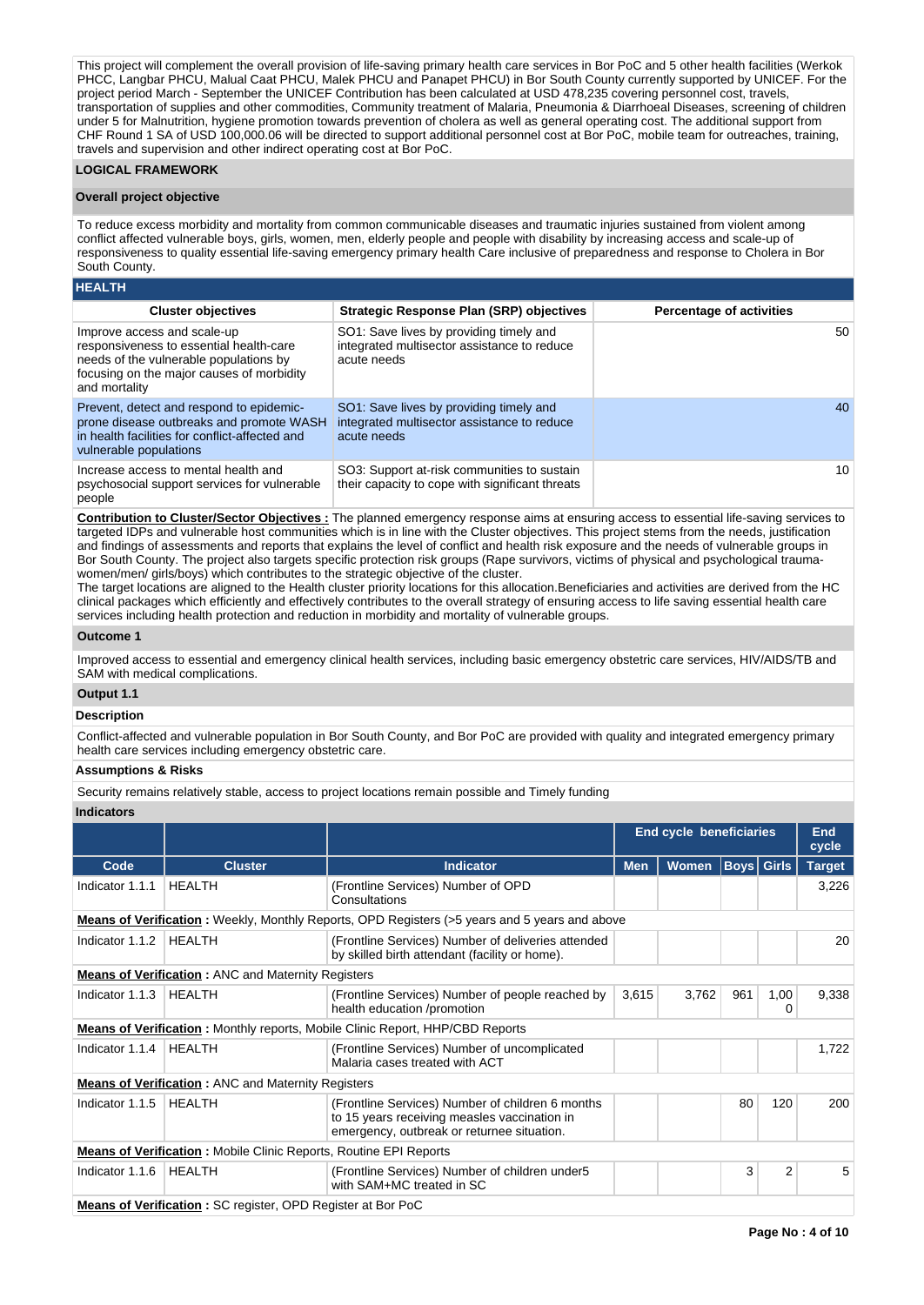# **Activities**

## **Activity 1.1.1**

Provision of essential clinical curative consultative care services in Bor PoC, Outside of PoC for Children U5yr and above 5yrs for common morbidity focusing on Malaria, Pneumonia , diarrhoea and Cholera Prevention.

## **Activity 1.1.2**

Provide ANC care to pregnant mothers including provision of PMTCT option B-plus and conduct safe and hygienic deliveries through skilled birth attendants

# **Activity 1.1.3**

Conduct health education and health promotion in Bor PoC and outside of the PoC, 5 Locations (Werkok PHCC, and Langbar, Panapet, Malek, & Malual Caat PHCUs)

# **Activity 1.1.4**

Conduct mobile clinic services with focus on treatment of uncomplicated malaria at community level, and appropriate referrals

## **Activity 1.1.5**

Conduct outreaches to 5 Locations (Werkok PHCC and Panapet, Langbar, Malek and Malual Caat PHCUs) outside of Bor PoC with focus on Vaccination of children under 15 years for Measles

# **Activity 1.1.6**

Conduct screening for Malnutrition among children under 5 and treat those with SAM/MC at Bor PoC

# **Outcome 2**

Improved Epidemic prone disease surveillance and EWARN system with strengthened capacity for outbreaks prevention and rapid response outbreaks in conflict affected and vulnerable in Bor South County.

# **Output 2.1**

**Description**

Vulnerable Populations in Bor South County are protected from potential Cholera Outbreaks

# **Assumptions & Risks**

Population remains accessible and IDSR/EWARN system remain active

# **Indicators**

|                 |                                                |                                                                                                                             |            | <b>End cycle beneficiaries</b> |             | End<br>cycle  |
|-----------------|------------------------------------------------|-----------------------------------------------------------------------------------------------------------------------------|------------|--------------------------------|-------------|---------------|
| Code            | <b>Cluster</b>                                 | <b>Indicator</b>                                                                                                            | <b>Men</b> | <b>Women</b>                   | Boys  Girls | <b>Target</b> |
| Indicator 2.1.1 | <b>HEALTH</b>                                  | (Frontline Services) Number of health workers<br>trained on infection prevention and control (Wash<br>in health facilities) | 12         | 8                              |             | 20            |
|                 | <b>Means of Verification:</b> Training Reports |                                                                                                                             |            |                                |             |               |
| Indicator 2.1.2 | HFAI TH                                        | (Frontline Services) Number of staff trained on<br>disease surveillance and outbreak response                               | 12         | 8                              |             | 20            |
|                 |                                                |                                                                                                                             |            |                                |             |               |

# **Means of Verification : Training Reports**

### **Activities**

# **Activity 2.1.1**

Conduct Refresher Training to 20 Health Care Workers in Infection Prevention and Control and Cholera including Case Management in project locations (WASH at Health Facilities)

# **Activity 2.1.2**

Conduct training of 20 health care workers in Disease Surveillance, reporting and Outbreak Response

# **Activity 2.1.3**

Collect, analyse and submit daily, Weekly and monthly IDSR/EWARNS reports and cholera updates

# **Activity 2.1.4**

Conduct daily surveillance and monitoring of outbreak prone diseases including investigation of all rumours, and prompt response

# **Outcome 3**

Improved Access to SGBV Prevention services and CMR at Bor PoC

# **Output 3.1**

# **Description**

Integrated quality SGBV and CMR services are made accessible and provided to Vulnerable Population in Bor PoC

# **Assumptions & Risks**

Population remains stable and accessible

# **Indicators**

|                 |         | <b>End cycle beneficiaries</b>                                                  |  | End<br>cycle                      |  |  |
|-----------------|---------|---------------------------------------------------------------------------------|--|-----------------------------------|--|--|
| Code            | Cluster | Indicator                                                                       |  | Men   Women  Boys  Girls   Target |  |  |
| Indicator 3.1.1 | HEALTH  | (Frontline Services) Number of health Facilities<br>providing SGBV/CMR services |  |                                   |  |  |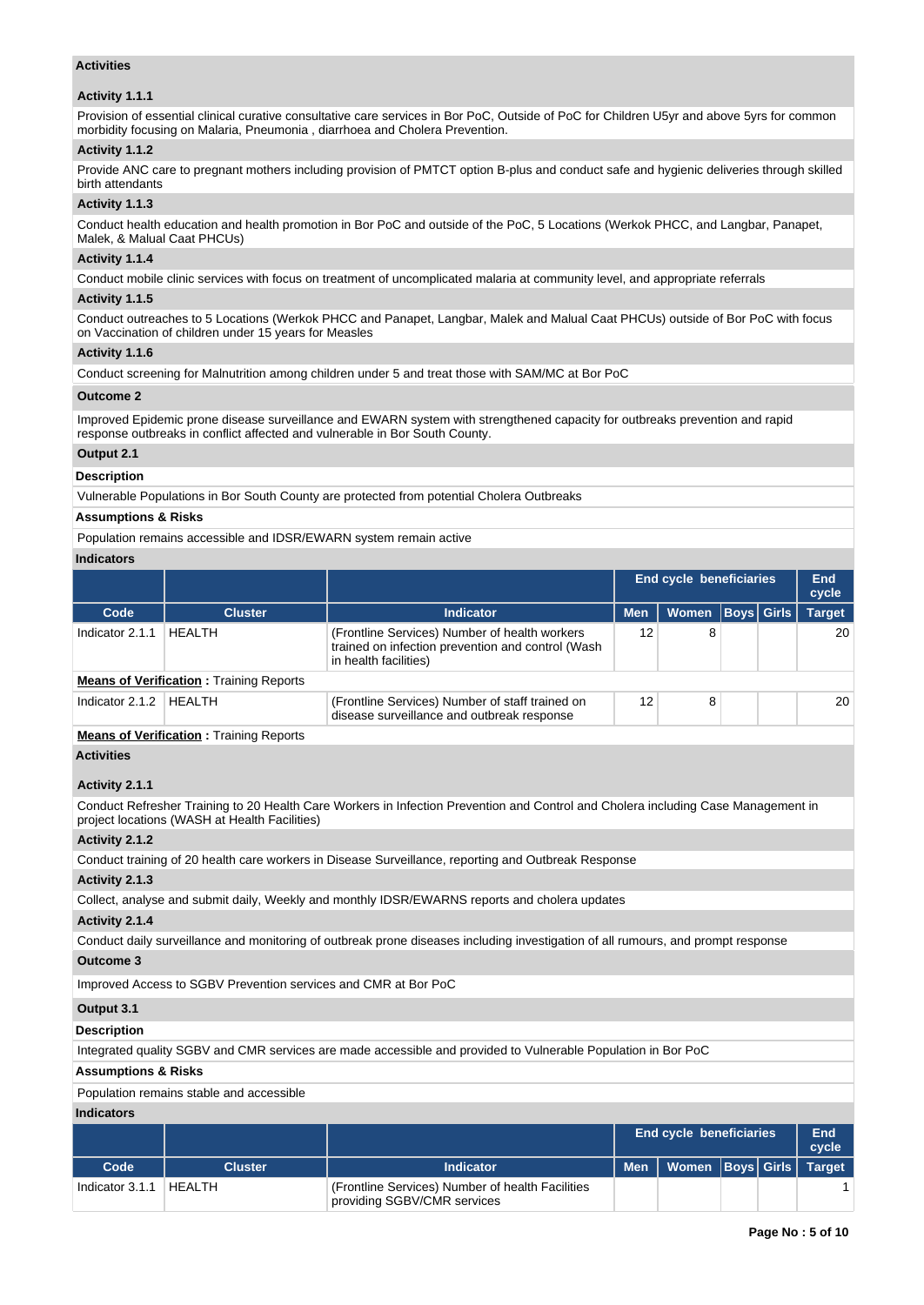## **Means of Verification :** Weekly and Monthly Facility Reports

### **Activities**

# **Activity 3.1.1**

Provide CCSAS services to rape survivors including Clinical management of rape

#### **Activity 3.1.2**

On site training of health care workers in identification and appropriate referrals of SGBV survivors to CMR centers

## **Additional Targets :**

# **M & R**

## **Monitoring & Reporting plan**

The Project Log- frame and Work plan will be used to plan and measure implementation of activities.

1. Cluster M&E tools (FGD, support supervision assessments, accountability to affected population modalities) will be used to evaluate project response and performance.

2. Health Link South Sudan will be contributing to the health cluster clinical package performance tracking on a monthly basis.

3. Guidelines on SSHF reporting will be adhered to as per mid-term and End of project submission.

- 4. Joint evaluation exercises will be conducted by Health Link South Sudan, health cluster team and the CHD
- 5. Project reporting will use graphs and charts to represent project progress at all times.

6. Financial reporting will be analyzed on a monthly basis and shared with SSHF at the end of the project period

#### **Workplan**

| <b>Activitydescription</b>                                                                                                                                                                                                                   | Year | $\overline{2}$ | 3            |              |                 |              |                             | 8        | 9                       |  |  |
|----------------------------------------------------------------------------------------------------------------------------------------------------------------------------------------------------------------------------------------------|------|----------------|--------------|--------------|-----------------|--------------|-----------------------------|----------|-------------------------|--|--|
| Activity 1.1.1: Provision of essential clinical curative consultative care services in<br>Bor PoC, Outside of PoC for Children U5yr and above 5yrs for common morbidity<br>focusing on Malaria, Pneumonia, diarrhoea and Cholera Prevention. | 2018 |                |              |              |                 |              | $X$ $X$ $X$ $X$ $X$ $X$ $X$ |          |                         |  |  |
| Activity 1.1.2: Provide ANC care to pregnant mothers including provision of PMTCT<br>option B-plus and conduct safe and hygienic deliveries through skilled birth<br>attendants                                                              | 2018 |                | <b>X</b>     | X.           | <b>X</b>        | ΙX.          | $x \times$                  |          | $\mathsf{x}$            |  |  |
| Activity 1.1.3: Conduct health education and health promotion in Bor PoC and<br>outside of the PoC, 5 Locations (Werkok PHCC, and Langbar, Panapet, Malek, &<br>Malual Caat PHCUs)                                                           | 2018 |                | <b>X</b>     | ΙX.          | <b>X</b>        | ΙX.          | $X$ $X$                     |          | $\overline{\mathsf{x}}$ |  |  |
| Activity 1.1.4: Conduct mobile clinic services with focus on treatment of<br>uncomplicated malaria at community level, and appropriate referrals                                                                                             | 2018 |                | $\mathsf{x}$ | $\mathsf{X}$ | $\mathsf{\chi}$ | ΙX.          | $X$ $X$                     |          | $\mathsf{x}$            |  |  |
| Activity 1.1.5: Conduct outreaches to 5 Locations (Werkok PHCC and Panapet,<br>Langbar, Malek and Malual Caat PHCUs) outside of Bor PoC with focus on<br>Vaccination of children under 15 years for Measles                                  | 2018 |                | <b>X</b>     | $\mathsf{X}$ | $\mathsf{x}$    | ΙX.          | $x \times$                  |          | $\mathsf{x}$            |  |  |
| Activity 1.1.6: Conduct screening for Malnutrition among children under 5 and treat<br>those with SAM/MC at Bor PoC                                                                                                                          | 2018 |                | <b>X</b>     | <b>X</b>     | <sup>X</sup>    | $\mathsf{X}$ | Ιx.                         | ΙX.      | $\mathsf{x}$            |  |  |
| Activity 2.1.1: Conduct Refresher Training to 20 Health Care Workers in Infection<br>Prevention and Control and Cholera including Case Management in project<br>locations (WASH at Health Facilities)                                        | 2018 |                |              | X            |                 |              |                             |          |                         |  |  |
| Activity 2.1.2: Conduct training of 20 health care workers in Disease Surveillance,<br>reporting and Outbreak Response                                                                                                                       | 2018 |                |              | X            |                 |              |                             |          |                         |  |  |
| Activity 2.1.3: Collect, analyse and submit daily, Weekly and monthly<br><b>IDSR/EWARNS</b> reports and cholera updates                                                                                                                      | 2018 |                | <b>X</b>     | IX.          | <b>X</b>        | ΙX.          | $\mathsf{X} \mathsf{X}$     |          | $\overline{\mathsf{x}}$ |  |  |
| Activity 2.1.4: Conduct daily surveillance and monitoring of outbreak prone<br>diseases including investigation of all rumours, and prompt response                                                                                          | 2018 |                | $\mathsf{x}$ | <b>X</b>     | <b>X</b>        | ΙX.          | $\mathsf{X}$                | <b>X</b> | $\overline{\mathsf{x}}$ |  |  |
| Activity 3.1.1: Provide CCSAS services to rape survivors including Clinical<br>management of rape                                                                                                                                            | 2018 |                | $\times$     | <b>X</b>     | ΙX.             | ΙX.          | $X$ $X$                     |          | $\overline{\mathsf{x}}$ |  |  |
| Activity 3.1.2: On site training of health care workers in identification and<br>appropriate referrals of SGBV survivors to CMR centers                                                                                                      | 2018 |                | $\times$     | <b>X</b>     | <b>X</b>        | ΙX.          | ΙX.                         | ΙX.      | X                       |  |  |

#### **OTHER INFO**

# **Accountability to Affected Populations**

Health Link South Sudan will develop a culture of engaging the community from the initiation of the project in order for the community to own the project.Stakeholder workshops will be organized in the location identified for implementation of the response. The community will be consulted and provided with information regarding the project implementation. This will include engaging existing CHD, Community elders, Women, Youth groups, religious leaders and representatives of beneficiaries.

This will be the medium through which communities will be encouraged to express their concerns, views and provide regular feedback to the implementing partner in a regular structured modality. Other reasonable modalities for feedback that is useful to the communities/beneficiaries will also be considered. These feedbacks will form part of the project performance reporting to the health cluster and will help guide the fine tuning of the project to enhance positive beneficiary experience.

## **Implementation Plan**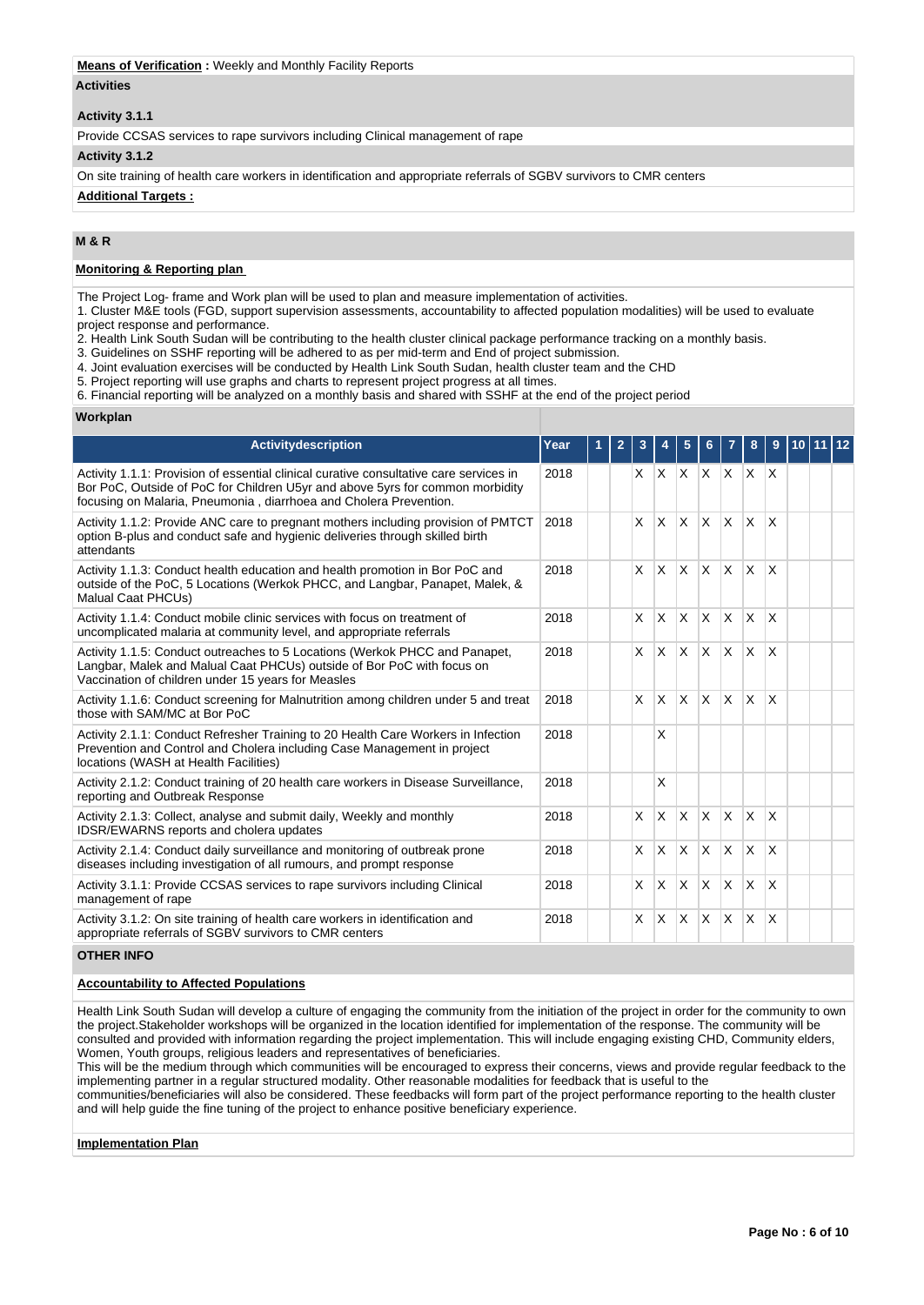1. Capacity building of the clinical and community staffs: All clinical and community teams involved in the implementation of the response will be provided initial orientation on their deliverables (Health, WASH, Nutrition and Protection as it pertains to the essential lifesaving packages

2. Technical guidelines, standard reporting formats (data collections tools) and protocols will be availed to ensure efficiency of the deliverables

3. Plan will be in place to mitigate stock outs

4. Health Link will closely coordinate with the health cluster at National and sub national levels to ensure the response is in-line at all time with the health cluster strategy

5. The cluster will be informed regularly on the status of the implementation of the repose in-order to mitigate issues that will affect the response

## **Coordination with other Organizations in project area**

| Name of the organization             | Areas/activities of collaboration and rationale                                                                                                                                                                                                                                                                          |
|--------------------------------------|--------------------------------------------------------------------------------------------------------------------------------------------------------------------------------------------------------------------------------------------------------------------------------------------------------------------------|
| ACTED, IOM, WHO, UNICEF, UNFPA, SMoH | Camp Coordination and Camp Management (Meetings with Key<br>Humanitarian Partners providing services in the PoC), Biometric<br>Registration/Estimation of IDP Population, Technical Support/IAEHK<br>Techinal Support/PHCC & PHCU Kits, Technical Support/RH<br>Kits, Coordination of Activities/Referral Points for C/S |

# **Environment Marker Of The Project**

A+: Neutral Impact on environment with mitigation or enhancement

#### **Gender Marker Of The Project**

2a-The project is designed to contribute significantly to gender equality

#### **Justify Chosen Gender Marker Code**

The project will focus on gender disparity and sensitivity to ensure that all the vulnerable populations enjoy the same positive essential lifesaving health services. Women bear the economic responsibilities of their families, are not in a position to make family and personal choices including reproductive issues.The project will ensure that women and girls are empowered proportionally to be given equal opportunity to be employed and serve their community. Women and girls must receive equal treatment in accessing essential lifesaving clinical health and protection services.

Special effort will be made to ensure that the needs of adolescent youth (Boys/Girls) will be provided equal opportunities.

#### **Protection Mainstreaming**

1. Standardized psychosocial support will be provided ensuring confidentiality and privacy of individual who seek such services.

2. Capacity building for staff in the health facility will be conducted.

3. Health Link will conduct robust awareness and sensitization campaigns to raise awareness about their protection concerns and human rights.

4. The project will make use of community-based local protection mechanisms such as Community Complaints and Management Structures, 5. Persons with specific needs like the unaccompanied boys and girls; older people (Men and women) and disable women and men in our

project implementation area will be given priority in emergency health services.

6. Gender parity in this project will be reflected in staffing and during treatment of patient in the health facilities.

## **Country Specific Information**

#### **Safety and Security**

HLSS has security policy framework that provides a modest mechanism for accessing level of personal security risks to its personnel. All HLSS field locations have emergency communication equipment such as Thuraya, VHF radio, Mobile telephones and VSAT systems all designed to improve security monitoring and reporting. Above all, all HLSS personnel undergo basic security training before being deployed on ground. These precautionary measures are designed to provide for better management and assessment of any security concerns while in the field with additional support from UNDSS.

#### **Access**

HLSS has been operating in Bor PoC over the last 2 years and have no any access constraints to the population at the PoC.

#### **BUDGET**

| Code | <b>Budget Line Description</b>                                                                                                                                                                                                                                       |   | D / S Quantity Unit | cost                  | <b>Duration</b><br><b>Recurran</b><br>ce | $\frac{9}{6}$<br>charged<br><b>to CHF</b> | <b>Total Cost</b> |  |
|------|----------------------------------------------------------------------------------------------------------------------------------------------------------------------------------------------------------------------------------------------------------------------|---|---------------------|-----------------------|------------------------------------------|-------------------------------------------|-------------------|--|
|      | 1. Staff and Other Personnel Costs                                                                                                                                                                                                                                   |   |                     |                       |                                          |                                           |                   |  |
| 1.1  | <b>Medical Doctor</b>                                                                                                                                                                                                                                                | D |                     | $1 \mid 2,000$<br>.00 | 6                                        | 50.00                                     | 6,000.00          |  |
|      | 1 Medical doctor to provide Curative consultations and emergency Obstetric care surgery hired at 2000 USD per month 50%<br>based in Bor PoC. This cost cover monthly salaries, taxes and social insurance.                                                           |   |                     |                       |                                          |                                           |                   |  |
| 1.2  | <b>Medical Clinical Officers</b>                                                                                                                                                                                                                                     | D | 2 <sup>1</sup>      | 1,200<br>.00          | 6                                        | 100.00                                    | 14.400.00         |  |
|      | 2 Medical clinical officer to provide patient management hired at USD 1200 per month 100%. 1 persons based in Bor PoC and 1<br>person top support mobile clinic for a period of 6 months. This cost cover monthly salaries, taxes and social insurance               |   |                     |                       |                                          |                                           |                   |  |
| 1.3  | Certificated/Enrolled Nurses                                                                                                                                                                                                                                         | D |                     | 2   800.0             | 6                                        | 50.00                                     | 4,800.00          |  |
|      | 2 Certified Nurses hired at USD 800 per month 50% to support the overall management of patients including admission,<br>treatment, monitoring and general patient care and ANC services, 2 in Bor PoC. The cost covers salaries, taxes and social<br>insurance fund. |   |                     |                       |                                          |                                           |                   |  |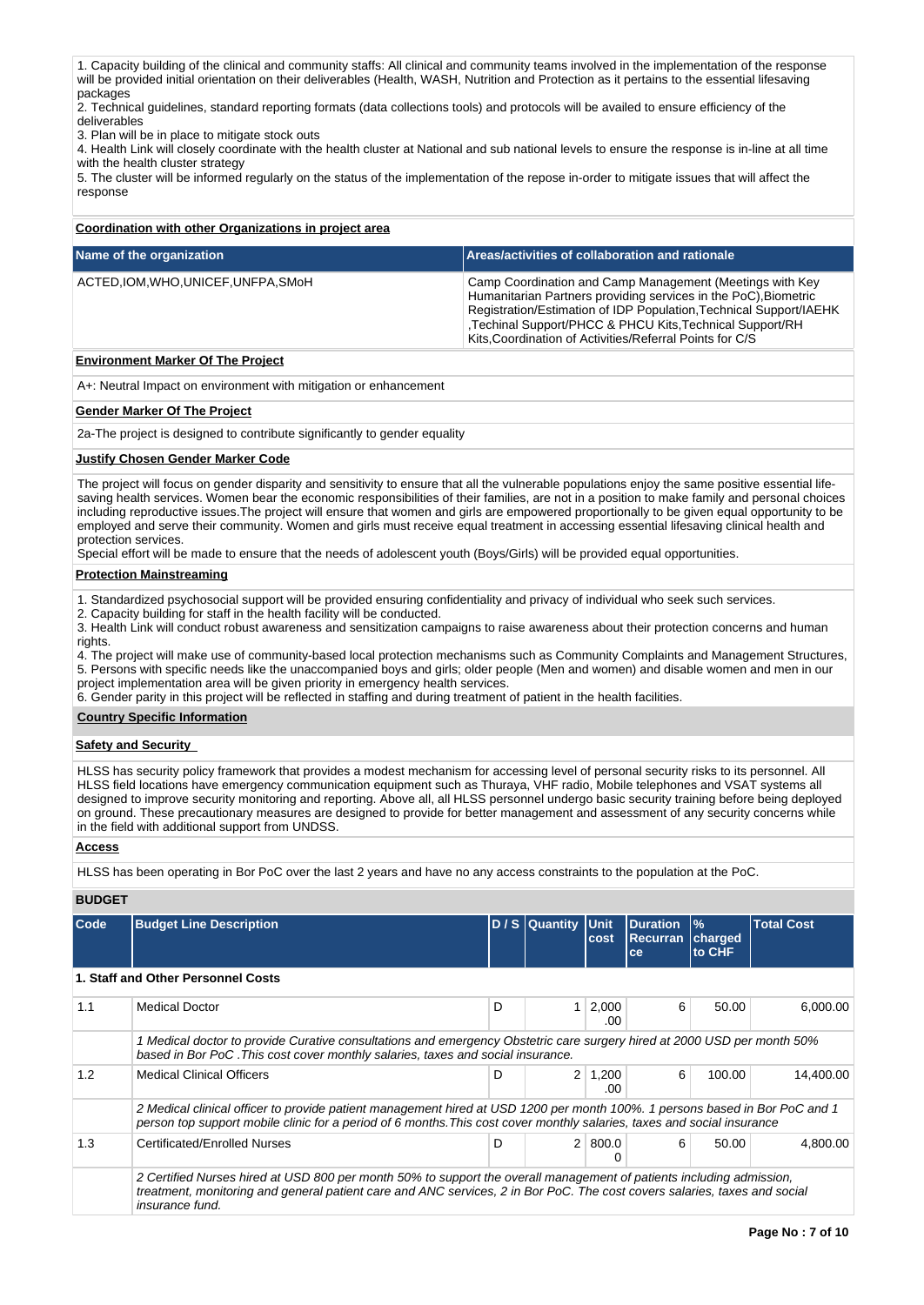| 1.4          | Certified/Enrolled Midwives                                                                                                                                                                                                                                           | D | 1 <sup>1</sup> | 800.0                 | 6            | 100.00 | 4,800.00  |  |
|--------------|-----------------------------------------------------------------------------------------------------------------------------------------------------------------------------------------------------------------------------------------------------------------------|---|----------------|-----------------------|--------------|--------|-----------|--|
|              | 1 Certified/Enrolled Midwives hired at USD 800 per month 100% to support the mobile clinics for 6 months. The cost covers<br>salaries, taxes and social insurance fund.                                                                                               |   |                |                       |              |        |           |  |
| 1.5          | <b>Registered Midwives</b>                                                                                                                                                                                                                                            | D |                | $1 \mid 1,200$<br>.00 | 6            | 100.00 | 7,200.00  |  |
|              | 1 Registered Midwife hired at USD 1,200 per month 100% to support the mobile Clinic. The cost covers salaries, taxes and social<br>insurance fund.                                                                                                                    |   |                |                       |              |        |           |  |
| 1.6          | <b>MCH Workers</b>                                                                                                                                                                                                                                                    | D |                | 2 400.0<br>U          | 6            | 100.00 | 4,800.00  |  |
|              | 2 MCH worker hired at 400 USD per month 100% to support the overall management of patients including admission, treatment,<br>monitoring, general patient care, ANC, and Safe Deliveries; 2 in Bor PoC. The cost covers salaries, taxes and social insurance<br>fund. |   |                |                       |              |        |           |  |
| 1.7          | <b>Community Health Workers</b>                                                                                                                                                                                                                                       | D | 4              | 100.0<br>0            | 6            | 100.00 | 2,400.00  |  |
|              | 4 Community Health workers hired at USD 100 per month 100%, 4 in Bor PoC.                                                                                                                                                                                             |   |                |                       |              |        |           |  |
| 1.8          | <b>Operations Manager</b>                                                                                                                                                                                                                                             | S | $\mathbf{1}$   | 6,000<br>.00          | 4            | 20.00  | 4,800.00  |  |
|              | Cost allocation for the Operations manager (head of project operations) of LoE 10% of USD 8000 monthly                                                                                                                                                                |   |                |                       |              |        |           |  |
| 1.9          | Finance Manager                                                                                                                                                                                                                                                       | S | 1 <sup>1</sup> | 6,000<br>.00.         | 4            | 10.00  | 2,400.00  |  |
|              | Cost allocation for Finance Manager of LoE 10% USD 6,000 inclusive of salaries, taxes and social insurance. The M&E manager<br>supports the project monitoring and compilation of project reports.                                                                    |   |                |                       |              |        |           |  |
| 1.10         | Health Program Coordinator                                                                                                                                                                                                                                            | S | 1 <sup>1</sup> | 5,800<br>.00          | 4            | 20.00  | 4,640.00  |  |
|              | Cost allocation for Health Program Coordinator of LoE 20% USD 5800 inclusive of salaries, taxes and social insurance. The<br>program coordinator over see the project implementation, Day to Day Monitoring of the project activities and Reporting                   |   |                |                       |              |        |           |  |
|              | <b>Section Total</b>                                                                                                                                                                                                                                                  |   |                |                       |              |        | 56,240.00 |  |
|              | 2. Supplies, Commodities, Materials                                                                                                                                                                                                                                   |   |                |                       |              |        |           |  |
| 2.1          | Printing Medical Patient Treatment Forms and Booklets                                                                                                                                                                                                                 | D | 1000           | 1.20                  | $\mathbf{1}$ | 100.00 | 1,200.00  |  |
|              | Printing of Medical Patient Treatment Forms assorted (1000)Treatment charts, 500referral forms and 500 patient treatment<br>booklets) for Bor PoC                                                                                                                     |   |                |                       |              |        |           |  |
| 2.2          | Transportation of Medical Supplies to Bor PoC                                                                                                                                                                                                                         | D |                | $2 \mid 1,800$<br>.00 | $\mathbf{1}$ | 100.00 | 3.600.00  |  |
|              | Transportation of medical supplies to Bor PoC, Once a quarter. Cost is based on current market rates                                                                                                                                                                  |   |                |                       |              |        |           |  |
|              | <b>Section Total</b>                                                                                                                                                                                                                                                  |   |                |                       |              |        | 4,800.00  |  |
| 3. Equipment |                                                                                                                                                                                                                                                                       |   |                |                       |              |        |           |  |
| 3.1          | <b>Equipment Maintenance</b>                                                                                                                                                                                                                                          | D | 1 <sup>1</sup> | 420.0<br>0            | 1            | 100.00 | 420.00    |  |
|              | Repairs of Oxygen Concentrators and other equipment at Bor PoC PHCC                                                                                                                                                                                                   |   |                |                       |              |        |           |  |
| 3.2          | Purchase of Laboratory Equipment - Hamoecue 1 Piece to<br>Support the Lab in Bor PoC                                                                                                                                                                                  | D | 1              | 1.00                  | 1000         | 100.00 | 1.000.00  |  |
|              | 1 Haemocue for Bor PoC to support the Laboratory services                                                                                                                                                                                                             |   |                |                       |              |        |           |  |
| 3.3          | Purchase of Assorted Equipments (Weighing Scale for<br>Neonates, Weighing Scale Children & Adults, BP Machines,<br>Fetoscope and Stethoscope                                                                                                                          | D | 1              | 1.00                  | 1000         | 100.00 | 1,000.00  |  |
|              | Purchase of 1 piece of each item (Weighing Scale for Neonates, Weighing Scale Children & Adults, BP Machines, Fetoscope<br>and Stethoscope) to support quality services delivery at Bor PoC                                                                           |   |                |                       |              |        |           |  |
|              | <b>Section Total</b>                                                                                                                                                                                                                                                  |   |                |                       |              |        | 2,420.00  |  |
|              | 4. Contractual Services                                                                                                                                                                                                                                               |   |                |                       |              |        |           |  |
| 4.1          | Training of Health Care Workers in Infection Prevention and<br>Control                                                                                                                                                                                                | D |                | 20   45.00            | 1            | 100.00 | 900.00    |  |
|              | Training of 20 Health Care Workers in Infection Prevention and Control, 20 in Bor South County                                                                                                                                                                        |   |                |                       |              |        |           |  |
| 4.2          | Training of Health Care Workes in Disease Surveillance and<br>Out Break Response - Cholera Case Management                                                                                                                                                            | D |                | 20 44.00              | 1            | 100.00 | 880.00    |  |
|              | Training of 20 Health Care Workers in disease surveillance and out break response 20 in Bor South County                                                                                                                                                              |   |                |                       |              |        |           |  |
| 4.3          | Hire of Vehicle for Mobile Clinics                                                                                                                                                                                                                                    | D |                | 5 200.0<br>0          | 6            | 100.00 | 6,000.00  |  |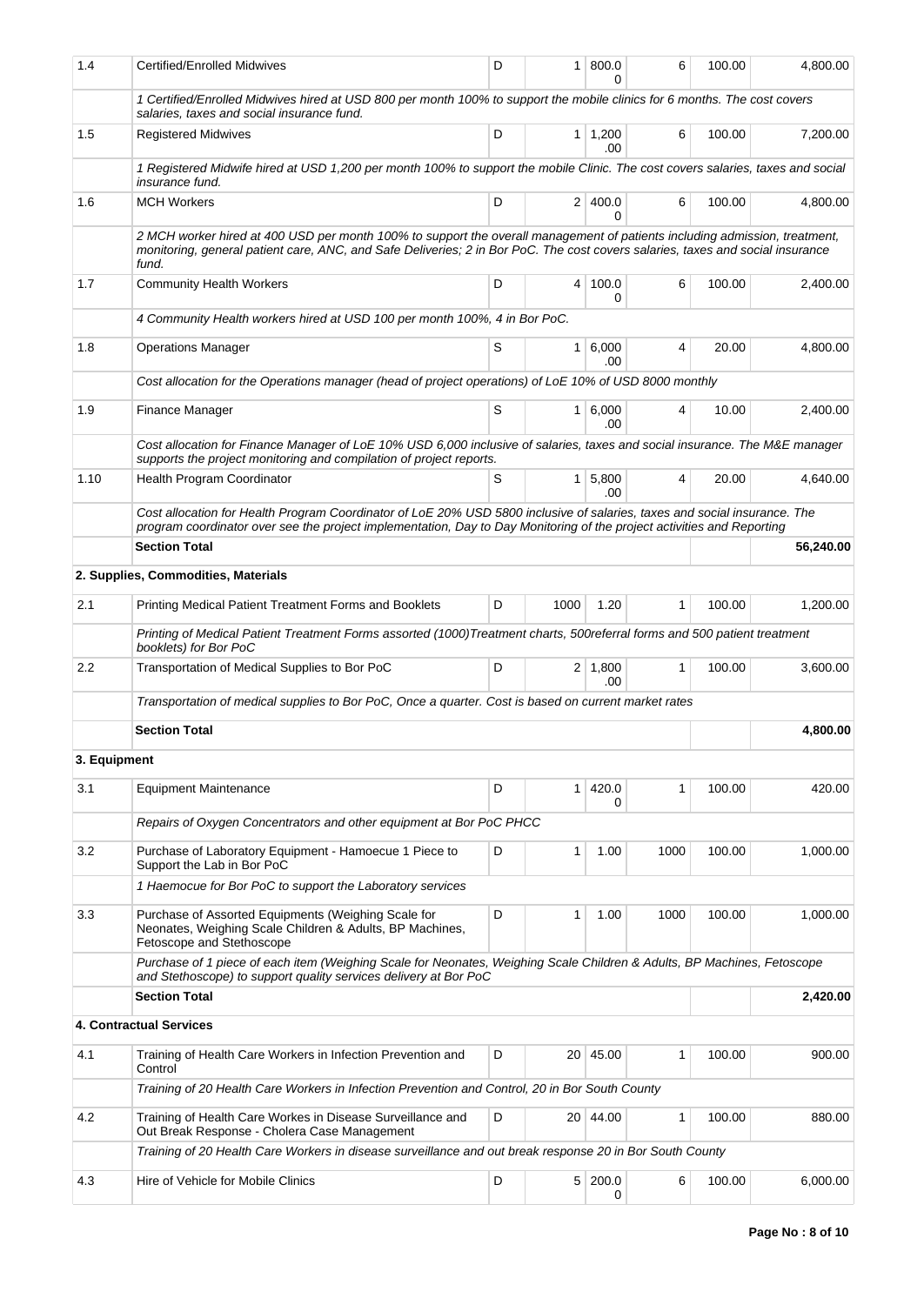|           | Toyota Land Cruiser hired 5 times a month for 5 outreaches each at \$200 with the cost of the driver but without fuel                                                         |           |           |                         |   |        |          |
|-----------|-------------------------------------------------------------------------------------------------------------------------------------------------------------------------------|-----------|-----------|-------------------------|---|--------|----------|
| 4.4       | Purcahse of Assorted Electrical Cables, Bulbs and Repairs                                                                                                                     | D         |           | $1 \mid 1,000$<br>.00   | 1 | 100.00 | 1,000.00 |
|           | Procure assorted cables, bulbs and repair of the wiring at Bor PoC. Cost estimated based on current market rates                                                              |           |           |                         |   |        |          |
| 4.5       | Purchase of Laboratory Reagents for Bor PoC                                                                                                                                   | D         |           | $1 \mid 1,500$<br>.00   | 1 | 100.00 | 1,500.00 |
|           | Procurement of Laboratory Reagents (Critical reagents for life-saving) services - Blood grouping & Cross-Matching and others.<br>Cost estimated based on current market rates |           |           |                         |   |        |          |
|           | <b>Section Total</b>                                                                                                                                                          |           | 10,280.00 |                         |   |        |          |
| 5. Travel |                                                                                                                                                                               |           |           |                         |   |        |          |
| 5.1       | Local field flights                                                                                                                                                           | D         |           | $6$ 275.0<br>0          | 3 | 100.00 | 4,950.00 |
|           | 6 staff flights on UNHAS at most 1 flight per staff in months at USD 550 each to and fro. Cost is estimated at current UNHAS rate                                             |           |           |                         |   |        |          |
| 5.2       | DSA HQ management Support Supervision visit                                                                                                                                   | D         |           | 3 200.0<br><sup>0</sup> | 3 | 100.00 | 1,800.00 |
|           | 2 HQ staff support Supervision visits lasting 3 days, 1 visit every 2 month to both Bor South County and Twic East                                                            |           |           |                         |   |        |          |
| 5.3       | Conducting Mobile Clinics - DSA - Mobile Clinic Team to<br><b>PHCUs</b>                                                                                                       | D         |           | 25 20.00                | 6 | 100.00 | 3,000.00 |
|           | 5 people conducting Outreach Clinics at 4 PHCUs and 1 PHCC, once a month                                                                                                      |           |           |                         |   |        |          |
|           | <b>Section Total</b>                                                                                                                                                          |           |           |                         |   |        | 9,750.00 |
|           | 6. Transfers and Grants to Counterparts                                                                                                                                       |           |           |                         |   |        |          |
| NA        | <b>NA</b>                                                                                                                                                                     | <b>NA</b> | 0         | 0.00                    | 0 | 0      | 0.00     |
|           | <b>NA</b>                                                                                                                                                                     |           |           |                         |   |        |          |
|           | <b>Section Total</b>                                                                                                                                                          |           |           |                         |   |        | 0.00     |
|           | 7. General Operating and Other Direct Costs                                                                                                                                   |           |           |                         |   |        |          |
| 7.1       | Office stationary                                                                                                                                                             | D         |           | $1 \quad 1,268$<br>.00  | 4 | 25.00  | 1,268.00 |
|           | 25% allocation of shared cost for 2 deliveries of Assorted Stationary supplies for HQ office and Field Office in Bor and Twic East<br>at \$3,600                              |           |           |                         |   |        |          |
| 7.2       | Office Rent                                                                                                                                                                   | D         |           | $1 \mid 5,500$<br>.00   | 4 | 10.00  | 2,200.00 |
|           | 10% allocation of shared costs for 2 Office spaces rented at Juba at USD 4000 per month in Juba and USD 1,500 in Bor for 6<br>months                                          |           |           |                         |   |        |          |
| 7.3       | Communication and Internet                                                                                                                                                    | D         |           | 2 900.0<br>0            | 4 | 20.00  | 1,440.00 |
|           | 20% Monthly contribution for Internet Subscription for 2 sites at \$892                                                                                                       |           |           |                         |   |        |          |
| 7.4       | <b>Guest House Rent</b>                                                                                                                                                       | D         |           | 3 750.0<br>0            | 4 | 14.00  | 1,260.00 |
|           | 25% allocation to a shared costs of 3 Guest Houses for Expatriate Staff field & HQ Based @ USD 1,500 every month for 4<br>months.                                             |           |           |                         |   |        |          |
| 7.5       | Compound Maintenance and Feeding Support to Field Staff -<br>Bor and Twic East                                                                                                | D         |           | 3 250.0<br>$\Omega$     | 4 | 20.00  | 600.00   |
|           | 30% Allocation to a shared of maintaining 3 Compounds in HQ and Bor and Twic East Field Office, at 1000 USD per site                                                          |           |           |                         |   |        |          |
| 7.6       | Vehicle Maintenance (Fuel, Services and Repairs)                                                                                                                              | D         | 1000      | 1.60                    | 2 | 100.00 | 3,200.00 |